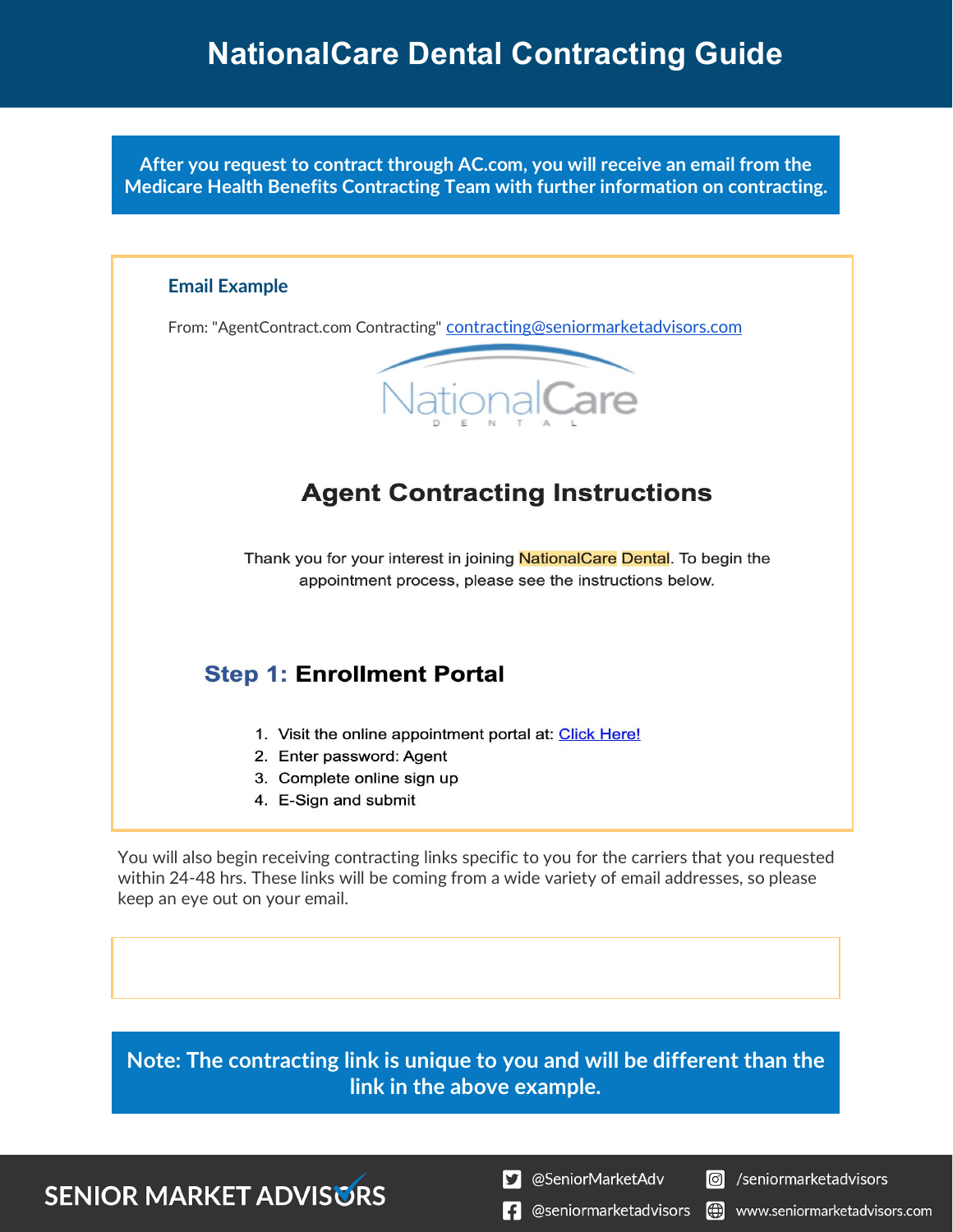# **NationalCare Dental Contracting Guide**

Clic ont econtracting in enter t e a ord ro ided in our e anild clic u  $it.$ 

#### RPSOHWHMHEHWESTRUPDWR:

# SENIOR MARKET ADVISURS

S @SeniorMarketAdv

Seniormarketadvisors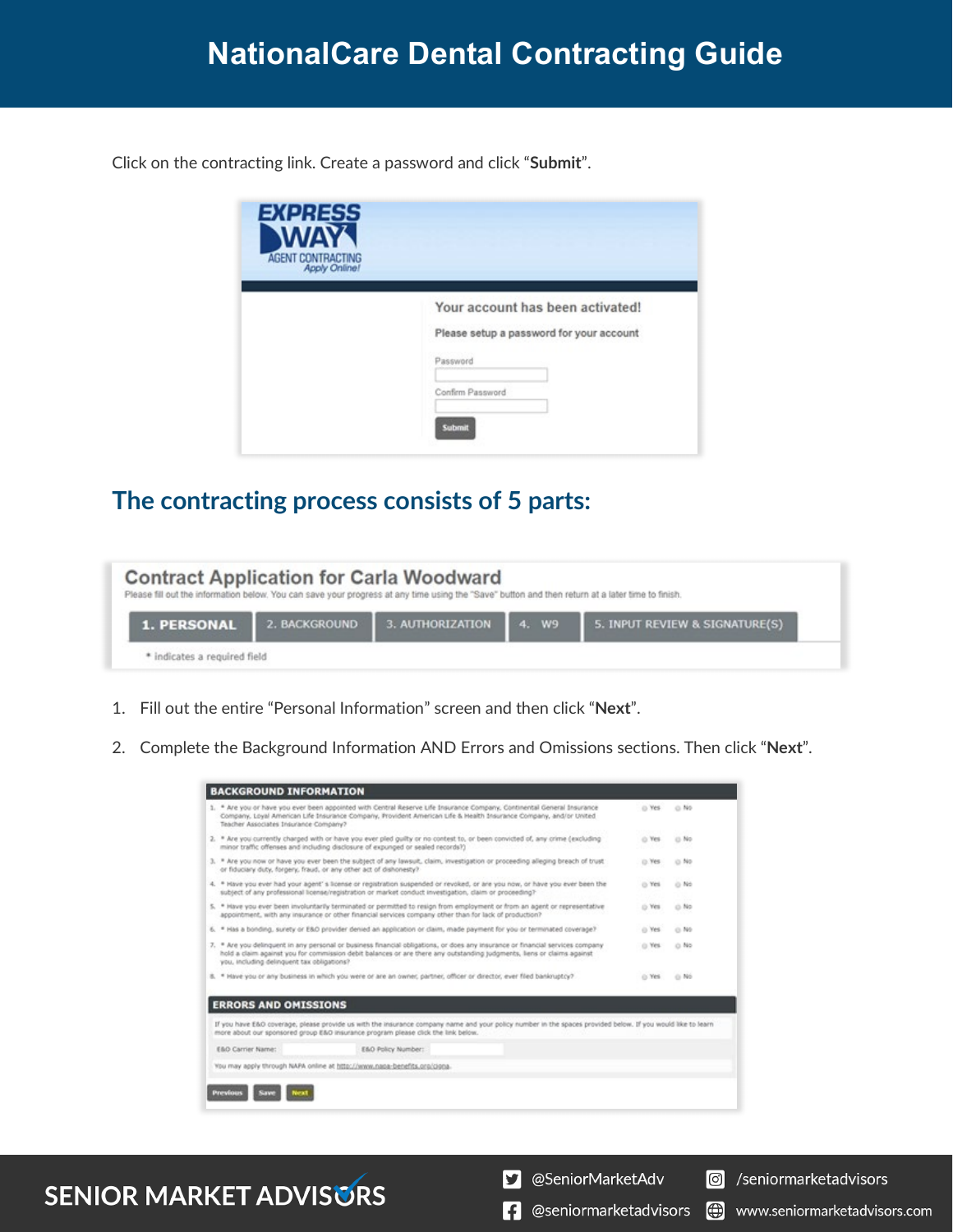# **NationalCare Dental Contracting Guide**

| <b>Contact Information</b>                                                                                                                                                                                                                                                                                                                                                                                                                                                                                                                                                                                                                                                                                                                                                                                                                                                                                                                                                                                                                                                                                                                                                                                                                                                                                                                          |
|-----------------------------------------------------------------------------------------------------------------------------------------------------------------------------------------------------------------------------------------------------------------------------------------------------------------------------------------------------------------------------------------------------------------------------------------------------------------------------------------------------------------------------------------------------------------------------------------------------------------------------------------------------------------------------------------------------------------------------------------------------------------------------------------------------------------------------------------------------------------------------------------------------------------------------------------------------------------------------------------------------------------------------------------------------------------------------------------------------------------------------------------------------------------------------------------------------------------------------------------------------------------------------------------------------------------------------------------------------|
| Main Phone *<br>Alt Phone<br>Fax                                                                                                                                                                                                                                                                                                                                                                                                                                                                                                                                                                                                                                                                                                                                                                                                                                                                                                                                                                                                                                                                                                                                                                                                                                                                                                                    |
| $  \rangle$<br>ы<br>Email Address *<br>Your Picture or Logo                                                                                                                                                                                                                                                                                                                                                                                                                                                                                                                                                                                                                                                                                                                                                                                                                                                                                                                                                                                                                                                                                                                                                                                                                                                                                         |
| Choose File   No file chosen                                                                                                                                                                                                                                                                                                                                                                                                                                                                                                                                                                                                                                                                                                                                                                                                                                                                                                                                                                                                                                                                                                                                                                                                                                                                                                                        |
| Information about you or your company:                                                                                                                                                                                                                                                                                                                                                                                                                                                                                                                                                                                                                                                                                                                                                                                                                                                                                                                                                                                                                                                                                                                                                                                                                                                                                                              |
|                                                                                                                                                                                                                                                                                                                                                                                                                                                                                                                                                                                                                                                                                                                                                                                                                                                                                                                                                                                                                                                                                                                                                                                                                                                                                                                                                     |
| Responsible Individual/Owner                                                                                                                                                                                                                                                                                                                                                                                                                                                                                                                                                                                                                                                                                                                                                                                                                                                                                                                                                                                                                                                                                                                                                                                                                                                                                                                        |
| Date of Birth<br>Social Security #<br><b>DL Number</b><br>Driver's License<br><b>TELE</b><br>Select<br>$\check{ }$                                                                                                                                                                                                                                                                                                                                                                                                                                                                                                                                                                                                                                                                                                                                                                                                                                                                                                                                                                                                                                                                                                                                                                                                                                  |
| Agent Type<br><b>State Registered</b><br><b>Type of Company</b><br>∼<br>$\vert$ Select $\ldots$<br>$\check{ }$                                                                                                                                                                                                                                                                                                                                                                                                                                                                                                                                                                                                                                                                                                                                                                                                                                                                                                                                                                                                                                                                                                                                                                                                                                      |
| <b>Access to Your Back Office</b>                                                                                                                                                                                                                                                                                                                                                                                                                                                                                                                                                                                                                                                                                                                                                                                                                                                                                                                                                                                                                                                                                                                                                                                                                                                                                                                   |
| Pick a Password *<br>Pick a Username *                                                                                                                                                                                                                                                                                                                                                                                                                                                                                                                                                                                                                                                                                                                                                                                                                                                                                                                                                                                                                                                                                                                                                                                                                                                                                                              |
| <b>ID Numbers</b>                                                                                                                                                                                                                                                                                                                                                                                                                                                                                                                                                                                                                                                                                                                                                                                                                                                                                                                                                                                                                                                                                                                                                                                                                                                                                                                                   |
| Federal Tax ID or Social Security Number * Tax ID Type *<br>NPN Number * - SEARCH<br>$\check{ }$                                                                                                                                                                                                                                                                                                                                                                                                                                                                                                                                                                                                                                                                                                                                                                                                                                                                                                                                                                                                                                                                                                                                                                                                                                                    |
| Will you be Recruiting? *<br>$\bigcirc$ Yes $\bigcirc$ No                                                                                                                                                                                                                                                                                                                                                                                                                                                                                                                                                                                                                                                                                                                                                                                                                                                                                                                                                                                                                                                                                                                                                                                                                                                                                           |
| <b>E&amp;O Coverage</b>                                                                                                                                                                                                                                                                                                                                                                                                                                                                                                                                                                                                                                                                                                                                                                                                                                                                                                                                                                                                                                                                                                                                                                                                                                                                                                                             |
| E&O CoverageE&O Amount<br>E&O Expiration<br>Attach E&O Document<br>○ Yes ○ No<br>$\blacksquare$ Choose File   No file chosen                                                                                                                                                                                                                                                                                                                                                                                                                                                                                                                                                                                                                                                                                                                                                                                                                                                                                                                                                                                                                                                                                                                                                                                                                        |
| <b>Bank Account Information</b>                                                                                                                                                                                                                                                                                                                                                                                                                                                                                                                                                                                                                                                                                                                                                                                                                                                                                                                                                                                                                                                                                                                                                                                                                                                                                                                     |
| Bank Routing Number *<br>Bank Account Number *<br><b>Banking Institution Name</b>                                                                                                                                                                                                                                                                                                                                                                                                                                                                                                                                                                                                                                                                                                                                                                                                                                                                                                                                                                                                                                                                                                                                                                                                                                                                   |
|                                                                                                                                                                                                                                                                                                                                                                                                                                                                                                                                                                                                                                                                                                                                                                                                                                                                                                                                                                                                                                                                                                                                                                                                                                                                                                                                                     |
| Account Type *<br>Checking Type *<br>$\cup$ Checking $\cup$ Savings<br>$\bigcirc$ Individual $\bigcirc$ Business                                                                                                                                                                                                                                                                                                                                                                                                                                                                                                                                                                                                                                                                                                                                                                                                                                                                                                                                                                                                                                                                                                                                                                                                                                    |
| Your License                                                                                                                                                                                                                                                                                                                                                                                                                                                                                                                                                                                                                                                                                                                                                                                                                                                                                                                                                                                                                                                                                                                                                                                                                                                                                                                                        |
| Add License                                                                                                                                                                                                                                                                                                                                                                                                                                                                                                                                                                                                                                                                                                                                                                                                                                                                                                                                                                                                                                                                                                                                                                                                                                                                                                                                         |
| Upload Your Forms<br>Click here to download W-9 form to fill out.                                                                                                                                                                                                                                                                                                                                                                                                                                                                                                                                                                                                                                                                                                                                                                                                                                                                                                                                                                                                                                                                                                                                                                                                                                                                                   |
| Upload W-9 Form *                                                                                                                                                                                                                                                                                                                                                                                                                                                                                                                                                                                                                                                                                                                                                                                                                                                                                                                                                                                                                                                                                                                                                                                                                                                                                                                                   |
| Choose File   No file chosen                                                                                                                                                                                                                                                                                                                                                                                                                                                                                                                                                                                                                                                                                                                                                                                                                                                                                                                                                                                                                                                                                                                                                                                                                                                                                                                        |
| Compensation                                                                                                                                                                                                                                                                                                                                                                                                                                                                                                                                                                                                                                                                                                                                                                                                                                                                                                                                                                                                                                                                                                                                                                                                                                                                                                                                        |
| 1st Year = $15%$<br>Renewals = 15%                                                                                                                                                                                                                                                                                                                                                                                                                                                                                                                                                                                                                                                                                                                                                                                                                                                                                                                                                                                                                                                                                                                                                                                                                                                                                                                  |
| Agreement                                                                                                                                                                                                                                                                                                                                                                                                                                                                                                                                                                                                                                                                                                                                                                                                                                                                                                                                                                                                                                                                                                                                                                                                                                                                                                                                           |
| GENERAL AGENT AGREEMENT<br>This General Agent Agreement ("Agreement") and the Commission Schedule<br>attached hereto (or delivered contemporaneously herewith), is made by<br>and between the first signatory stated below ("General Agent") and<br>Innovative Health Insurance Partners LLC (hereinafter referred to as<br>"IHIP" or "the Company") on date of last signature for the purpose of<br>conducting insurance sales and marketing activities. This General Agent<br>Agreement ("Agreement") and the Commission Schedule attached hereto (or<br>delivered contemporaneously herewith), is made by and between the first<br>signatory stated below ("General Agent") and Innovative Health Insurance<br>Partners LLC (hereinafter referred to as "IHIP" or "the Company") on<br>date of last signature for the purpose of conducting insurance sales and<br>marketing activities.<br>IHIP is an insurance sales agency that sells, markets and/or enrolls<br>insurance policies and non-insurance products of various companies,<br>including insurance carriers. IHIP desires to engage the services of<br>General Agent to market, sell and/or enroll products marketed by IHIP.<br>Before soliciting any potential customer or client, General Agent agrees<br>to provide copies of all required insurance and other licenses required |
| by law for the solicitation of insurance sales. IHIP is an insurance<br>$\Box$ Check this box if you have read, understand and agree to the agreement $\ddot{\,}$                                                                                                                                                                                                                                                                                                                                                                                                                                                                                                                                                                                                                                                                                                                                                                                                                                                                                                                                                                                                                                                                                                                                                                                   |

**Review and verify that all information you have inputted is correct and continue to the Form Acceptance Section.**

#### **SENIOR MARKET ADVISURS**

S @SeniorMarketAdv

Seniormarketadvisors

**f** @seniormarketadvisors www.seniormarketadvisors.com